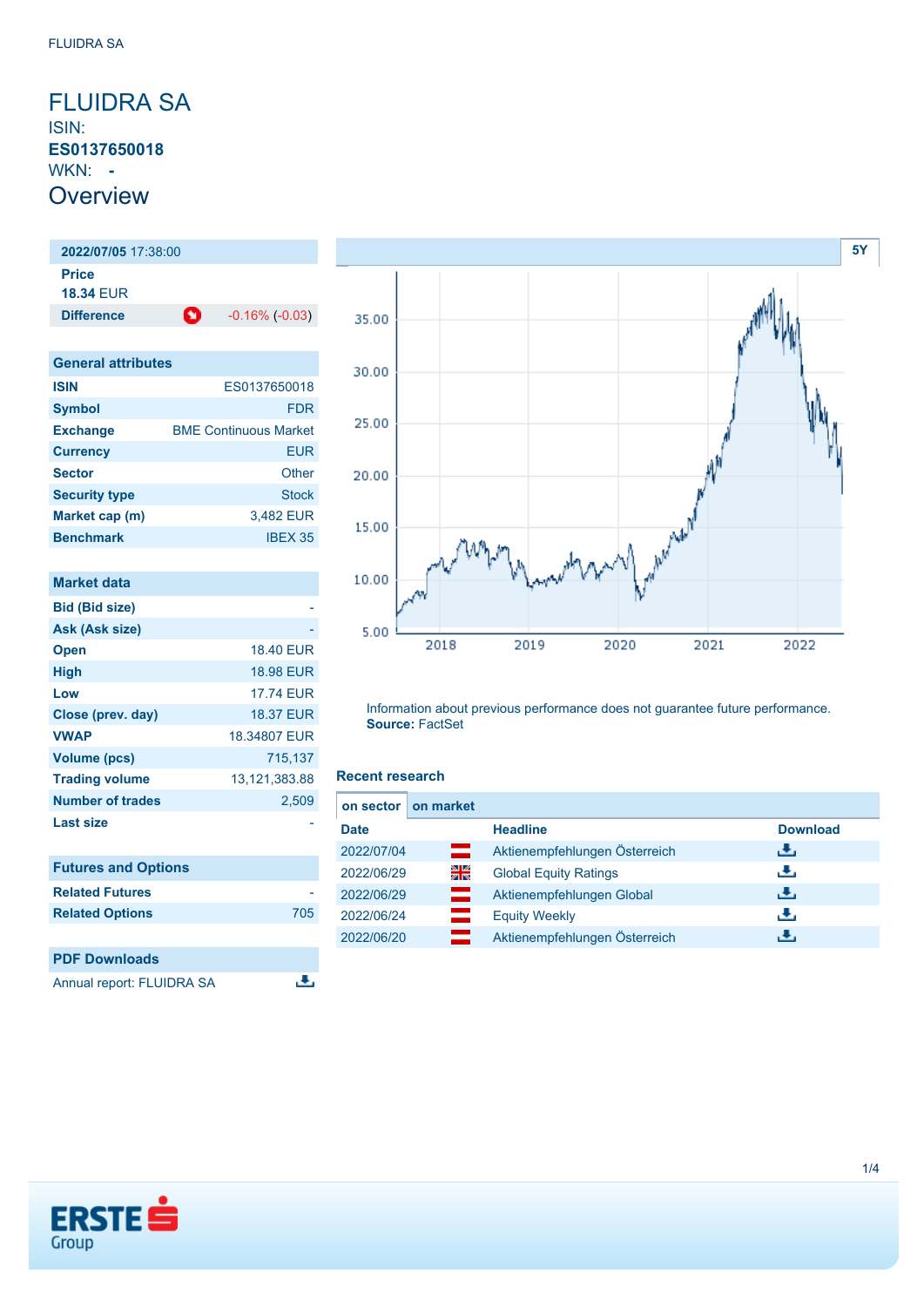# Details

**2022/07/05** 17:38:00 **Price**

**18.34** EUR

**Difference 1** -0.16% (-0.03)

| <b>General attributes</b> |                              |  |
|---------------------------|------------------------------|--|
| <b>ISIN</b>               | ES0137650018                 |  |
| <b>Symbol</b>             | <b>FDR</b>                   |  |
| <b>Exchange</b>           | <b>BMF Continuous Market</b> |  |
| <b>Currency</b>           | EUR                          |  |
| <b>Sector</b>             | Other                        |  |
| <b>Security type</b>      | <b>Stock</b>                 |  |
| Market cap (m)            | 3,482 EUR                    |  |
| <b>Benchmark</b>          | IBFX 35                      |  |

| Market data             |                  |
|-------------------------|------------------|
| <b>Bid (Bid size)</b>   |                  |
| Ask (Ask size)          |                  |
| <b>Open</b>             | <b>18.40 EUR</b> |
| <b>High</b>             | <b>18.98 EUR</b> |
| Low                     | <b>17.74 FUR</b> |
| Close (prev. day)       | <b>18.37 EUR</b> |
| <b>VWAP</b>             | 18.34807 EUR     |
| <b>Volume (pcs)</b>     | 715.137          |
| <b>Trading volume</b>   | 13,121,383.88    |
| <b>Number of trades</b> | 2,509            |
| Last size               |                  |

| <b>Performance and Risk</b> |           |           |           |  |
|-----------------------------|-----------|-----------|-----------|--|
|                             | 6М        | 1Y        | <b>3Y</b> |  |
| Perf (%)                    | $-46.99%$ | $-47.60%$ | $+57.83%$ |  |
| Perf (abs.)                 | $-16.26$  | $-16.66$  | $+6.72$   |  |
| <b>Beta</b>                 | 1.35      | 1.14      | 0.73      |  |
| <b>Volatility</b>           | 48.00     | 42.50     | 41.14     |  |



Information about previous performance does not guarantee future performance. **Source:** FactSet

| <b>Price data</b>                             |                        |
|-----------------------------------------------|------------------------|
| Ø price 5 days $\vert$ Ø volume 5 days (pcs.) | 19.05 EUR (816,612)    |
| Ø price 30 days   Ø volume 30 days (pcs.)     | 22.26 EUR (531,634)    |
| Ø price 100 days   Ø volume 100 days (pcs.)   | 24.27 EUR (520,623)    |
| Ø price 250 days   Ø volume 250 days (pcs.)   | 30.02 EUR (593,220)    |
| <b>YTD High   date</b>                        | 35.25 EUR (2022/01/04) |
| <b>YTD Low   date</b>                         | 17.74 EUR (2022/07/05) |
| 52 Weeks High   date                          | 38.25 EUR (2021/09/23) |
| 52 Weeks Low   date                           | 17.74 EUR (2022/07/05) |

```
All listings for FLUIDRA SA
```

| ⊷                                                 |                |                   |                       |                                 |                            |
|---------------------------------------------------|----------------|-------------------|-----------------------|---------------------------------|----------------------------|
| Exchange $\bigoplus$                              | <b>Date</b>    | <b>Time Price</b> |                       | <b>Trading</b><br>volume (mio.) | <b>Number of</b><br>trades |
| Tradegate                                         | 2022/<br>07/05 |                   | 22:27 18.65 EUR       | 0.00                            | 2                          |
| Stuttgart                                         | 2022/<br>07/06 |                   | 08:00 18.04 EUR       | 0.00                            |                            |
| <b>Munich</b>                                     | 2022/<br>07/06 |                   | 08:03 18.62 EUR       | 0.00                            | 2                          |
| London Stock Exchange<br>European Trade Reporting | 2022/<br>07/06 |                   | 09:00 18.615 EUR 0.00 |                                 | 1                          |
| Frankfurt                                         | 2022/          | 08:08             | <b>18.48 EUR</b>      | 0.00                            | 1                          |

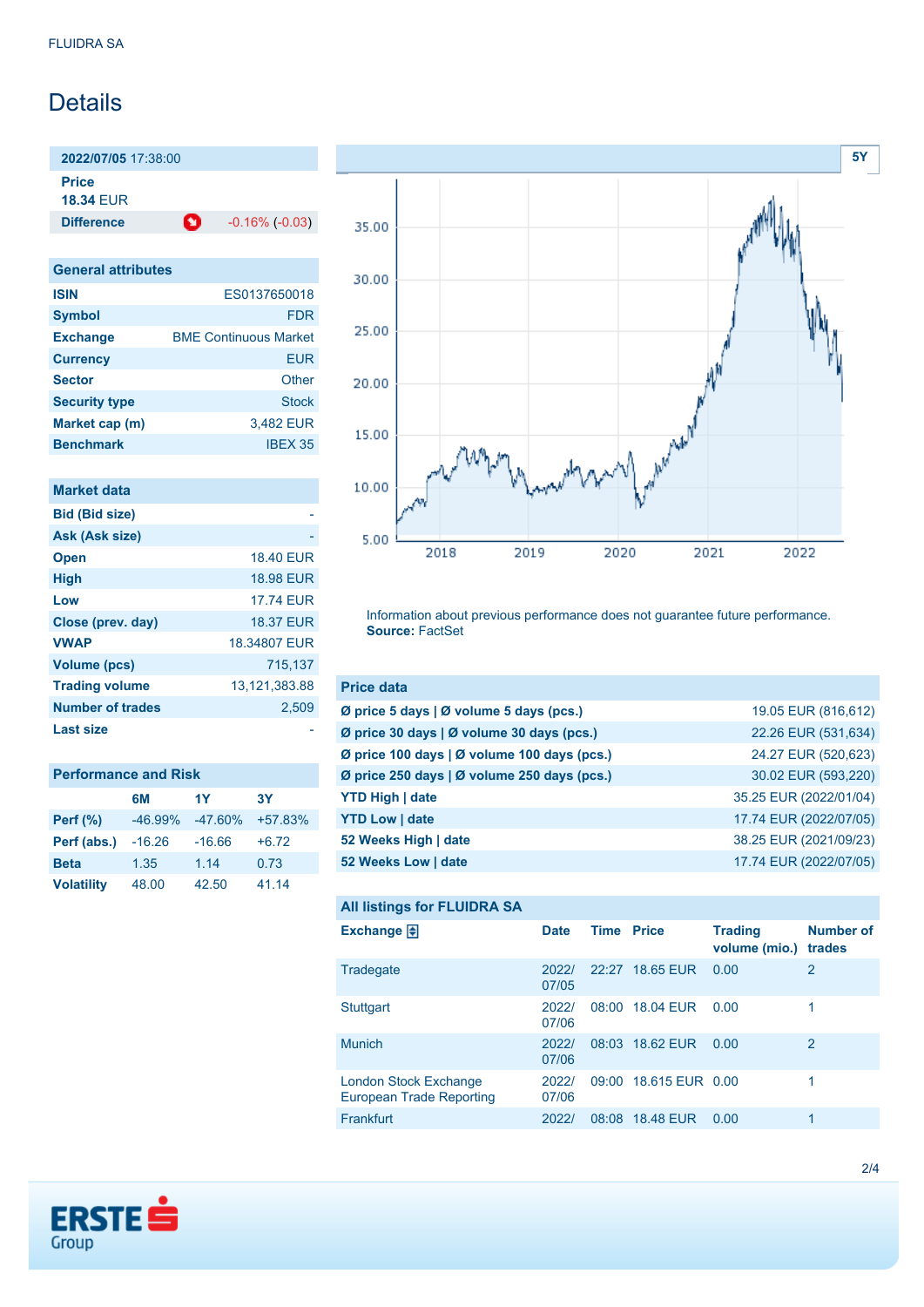|                               | 07/06          |                       |       |
|-------------------------------|----------------|-----------------------|-------|
| <b>FINRA other OTC Issues</b> | 2022/<br>06/14 | 21:39 21.17 USD 0.02  | 2     |
| <b>Duesseldorf</b>            | 2022/<br>07/06 | 16:01 18:35 EUR 0.00  | 8     |
| <b>Berlin</b>                 | 2022/<br>07/06 | 08:03 18.52 EUR 0.00  |       |
| <b>BME Continuous Market</b>  | 2022/<br>07/05 | 17:38 18.34 EUR 13.12 | 2,509 |